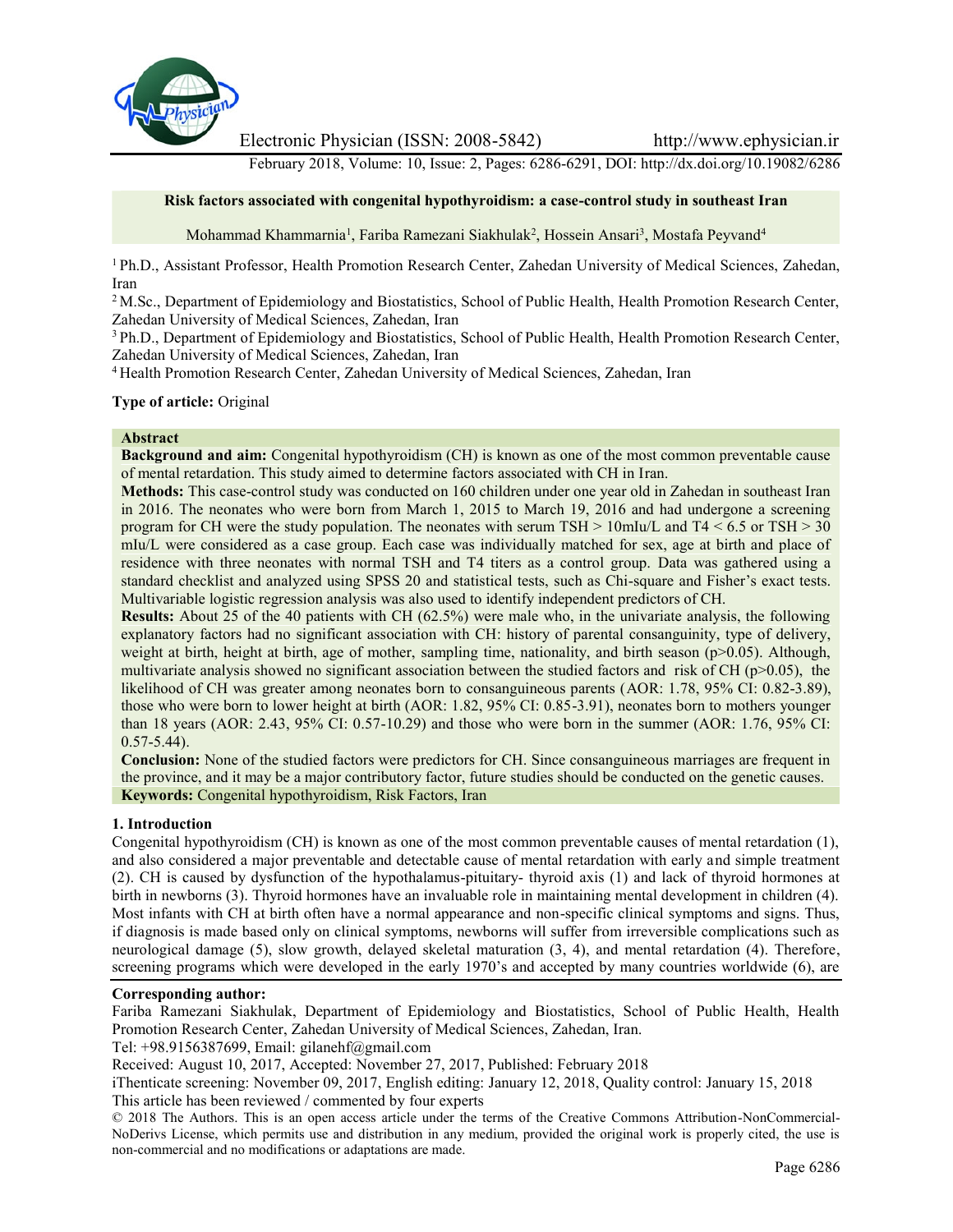the only effective way to diagnose and treat CH. In this regard, a screening program for CH was carried out in Iran in 1987 (8). Currently, screening programs are used in developed and developing countries (7) by measuring Thyroid-Stimulating Hormone (TSH) and thyroxin (T4) (3) through cord blood and heel blood samples (5). Diagnosis and timely treatment of CH, significantly reduces mental disability and irreversible neurological damage (2). The prevalence of CH is reported in different regions, as in Turkey 1:2736, in Pakistan 1:781, in Black America 1:10,000(9) and in Nigeria 1:67.1 (10). Moreover, the average incidence of CH worldwide is estimated at around 1 in 3000-4000 live births, which is higher than the average incidence of hypothyroidism in the world (11). There are some variations in different areas of Iran such as Tehran and Isfahan which found the average prevalence of CH at 1:914 and 1:338 live birth, respectively (11). Several studies have investigated different prognostic factors of CH (12, 13), that indicates the influence of several genetic and environmental factors on the incidence of this disease (12). More practically, it could be helpful to have a higher index of suspicion for CH in neonates with the identified risk factors. However, to date, no study has been conducted in Sistan and Baluchestan province for exploring probable causes related to hypothyroidism. On the other hand, due to the high prevalence of CH in Zahedan as the capital of the province, the aim of this study was to determine related factors with CH in Sistan and Baluchestan as the widest and poorest region in Iran.

# **2. Material and Methods**

This case-control study was conducted in Zahedan in southeast Iran in 2016, based on the available data in the medical records of neonates who had undergone a CH screening program in a public health center. The study population were children under one-year old who were born in Zahedan between March 1, 2015 and March 19, 2016, and had undergone a CH screening program. The neonates who had incomplete medical records in the local health centers were excluded from the study. In the screening program, blood samples had already been taken from all neonates' heel in order to detect hypothyroidism in early neonatal period. According to the guidelines of the Ministry of Health and Medical Education in Iran, levels of thyroid-stimulating hormone (TSH) >10 mU/L and a T4 level <6.5 mg/dL allow the diagnosis of CH. In addition, infants with a TSH level ≥20 mU/L were referred to a specialist for specific surveillance (14). The neonates with CH were considered as cases. On the other hand, infants who had TSH levels < 5 mU/L, obtained using the method outlined above or an intravenous test of TSH with results of 1.7 to 9.9 mU/L and a T4 level of 6.5 to 16.3, were considered normal (14). To increase the power of the study, more than one control was selected per case and for each case, three neonates with normal TSH and T4 titers were randomly selected as control from the same health centers. Thus, several blocks were randomly selected in the health centers and from the same blocks several household records were randomly selected for the controls. Accordingly, the cases were frequency matched with the associated controls based on sex, age at birth and place of residence. Therefore, the study cases and controls were selected based on census and simple randomization methods, respectively. We investigated the effect of potential risk factors on congenital hypothyroidism. The available data were extracted directly from the neonates' medical records using a standard checklist including demographic characteristics of neonates such as sex, weight at birth, height at birth, nationality, the place of residence, the birth season and age of the neonate at the time of sampling, and parents' demographic characteristics such as type of delivery, age of mother, and consanguinity parents. The data were analyzed with statistical tests, such as Chi-square and Fisher exact test using IBM© SPSS© Statistics version 20 (IBM© Corp., Armonk, NY, USA). A binary analysis was used to describe the association between independent and dependent variables. A multivariable logistic regression analysis identified determinants of CH at 95% CI and p <0.05. The final model was fitted using the Adjusted  $x^2$  Goodness of Fit test. According no extra intervention was performed for these samples and; therefore, there was no ethical issue in the data gathering. Moreover, the Ethics Committee of Zahedan University of Medical Sciences approved this study (ref. no.: 7927).

## **3. Results**

This study was carried out on the 160 children with or without a history of CH (40 with CH and 120 with no history of hypothyroidism). According to results, 25 of 40 patients (62.5%) were male that the proportion was higher in males than females. The demographic variables are shown in Table 1. Crude and adjusted odds ratios were computed for each explanatory variable to determine the strength of association and control confounders. To assess the association between the different factors and CH, bivariate analysis was done. All independent variables with p< 0.2 were taken as a cut-off point to select variables for the multiple logistic regression models. Then, variables with p< 0.05 were used to fit the final multivariate logistic regression model. The unadjusted and adjusted odds ratios together with their 95% confidence intervals were computed. According to the univariate logistic regression analysis, there was no significant association between a history of parental consanguinity and CH ( $p=0.09$ ); however, odds ratio (OR) of CH in infants who were born to consanguineous parents was 1.86 times greater than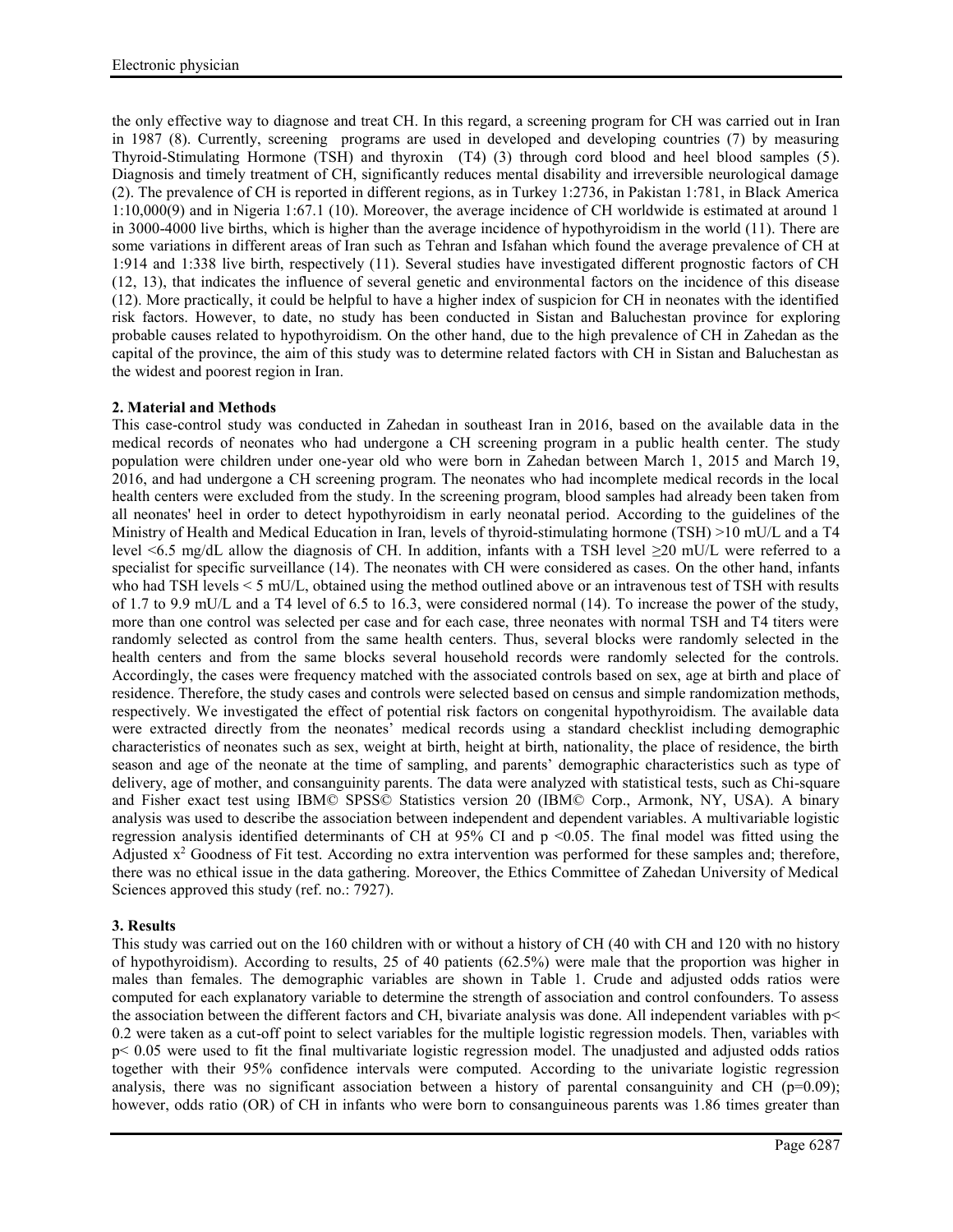others [COR: 1.86, 95% CI: 0.89-3.89). The probability of CH occurrence was 2 times higher in low height neonates than that of normal or high height neonates (COR: 2, 95% CI: 0.96-4.14); however, there was no significant association (p=0.06). Also, there was no significant difference between the occurrence of CH and weight at birth either (p=0.65).However, the OR estimate of CH was 1.46 times in neonates with lower weight than 2500 gr compared to neonates with normal weight (2500-3500) (COR: 1.46, 95% CI: 0.51-4.19). The probability of CH occurrence was 2.88 times higher than the neonates who were born from mothers younger than 18 years compared to the neonates who were born with mothers of normal age (18-35) years (COR: 2.88, 95% CI: 0.72-11.53); however, there was no significant association ( $p=0.25$ ). Moreover, the probability of CH occurrence was 1.47 times higher than the neonates who were born from mothers older than 35 years compared to the neonates who were born with mothers of normal age (18-35) years (COR: 1.47, 95% CI: 0.64-3.36); however, there was no significant association (p=0.25). On the other hand, there was no statistical association between CH and type of delivery, time of screening, nationality, and birth season  $(p>0.05)$  (Table 1). According to results, multivariate logistic regressions analysis showed no significant association between the studied factors and risk of CH among the children ( $p>0.05$ ). However, OR of CH in neonates who were born from consanguineous parents were 1.78 times greater than neonates who were born from parents without consanguinity (AOR: 1.78, 95% CI: 0.82-3.89). The probability of CH occurrence was 1.82 times higher in the low height neonates than those with normal or high height (AOR: 1.82, 95% CI: 0.85-3.91). The probability of CH occurrence was 2.43 times higher than the neonates who were born from younger mothers compared with others (18-35) years (AOR: 2.43, 95% CI: 0.57-10.29). Table 2 shows the results of multivariate (adjusted) logistic regression analysis of the effects of neonates' characteristics on CH.

| Variable                           |               | Case |               | Control |               | Crude OR             | p-value |  |
|------------------------------------|---------------|------|---------------|---------|---------------|----------------------|---------|--|
|                                    |               | n    | $\frac{0}{0}$ | n       | $\frac{0}{0}$ | $(95\% \text{ CI})$  |         |  |
| Type of delivery                   | Normal        | 28   | 23.5          | 91      | 76.5          | Ref.                 | 0.56    |  |
|                                    | Caesarean     | 12   | 28            | 31      | 72            | $1.26(0.57-2.77)$    |         |  |
| History of consanguineous marriage | Yes           | 26   | 30            | 61      | 70            | $1.86(0.89-3.89)$    | 0.09    |  |
|                                    | No.           | 14   | 18.7          | 61      | 81.3          | Ref.                 |         |  |
| Height at birth (cm)               | < 50          | 21   | 31.8          | 45      | 68.2          | $2(0.96-4.14)$       | 0.06    |  |
|                                    | >50           | 18   | 19            | 77      | 81            | Ref.                 |         |  |
| Weight at birth (gr)               | 2500-3500     | 29   | 24            | 92      | 76            | Ref.                 | 0.65    |  |
|                                    | $<$ 2500      | 6    | 31.6          | 13      | 68.4          | $1.46(0.51-4.19)$    |         |  |
|                                    | >3500         | 4    | 19            | 17      | 81            | $0.75(0.23-2.39)$    |         |  |
| Age of mother (years)              | 18-35         | 25   | 21.7          | 90      | 78.3          | Ref.                 | 0.25    |  |
|                                    | < 18          | 4    | 44.4          | 5       | 55.6          | $2.88(0.72 - 11.53)$ |         |  |
|                                    | >35           | 11   | 29            | 27      | 71            | $1.47(0.64 - 3.36)$  |         |  |
| Sampling time (days)               | $3 - 5$       | 17   | 25.4          | 50      | 74.6          | Ref.                 | 0.81    |  |
|                                    | >5            | 23   | 27.1          | 62      | 72.9          | $1.09(0.53 - 2.26)$  |         |  |
| Nationality                        | Iranian       | 39   | 24.5          | 120     | 75.5          | $0.65(0.06-7.36)$    | 1.00    |  |
|                                    | Afghani       |      | 23.3          | 2       | 66.7          | Ref.                 |         |  |
| Birth season                       | <b>Spring</b> | 15   | 39.5          | 23      | 60.5          | Ref.                 | 0.09    |  |
|                                    | Summer        | 8    | 18.6          | 35      | 81.4          | $0.35(0.13-0.95)$    |         |  |
|                                    | Fall          | 10   | 18.5          | 44      | 81.5          | $0.34(0.13-0.89)$    |         |  |
|                                    | Winter        | 7    | 25.9          | 20      | 74.1          | $0.53(0.18-1.58)$    |         |  |

**Table 1.** Analysis of univariate (unadjusted) logistic regression by the characteristics of all neonates with (case) or without (control) CH

|  | Table 2. Results of multivariate (adjusted) logistic regression analysis of the effects of neonates' characteristics on CH |
|--|----------------------------------------------------------------------------------------------------------------------------|
|--|----------------------------------------------------------------------------------------------------------------------------|

| Variable                  |           | Adjusted OR | 95% CI         |
|---------------------------|-----------|-------------|----------------|
| History of consanguineous | Yes       | Ref.        | -              |
| marriage                  | No        | 1.78        | $0.82 - 3.89$  |
| Height at birth (cm)      | < 50      | 1.82        | 0.85-3.91      |
|                           | $\geq 50$ | Ref.        |                |
| Age of mother (years)     | 18-35     | Ref.        |                |
|                           | < 18      | 2.43        | $0.57 - 10.29$ |
|                           | >35       | 1.31        | $0.53 - 3.17$  |
| Birth season              | Spring    | Ref.        |                |
|                           | Summer    | 1.76        | $0.57 - 5.44$  |
|                           | Fall      | 0.74        | $0.22 - 2.43$  |
|                           | Winter    | 0.69        | $0.22 - 2.15$  |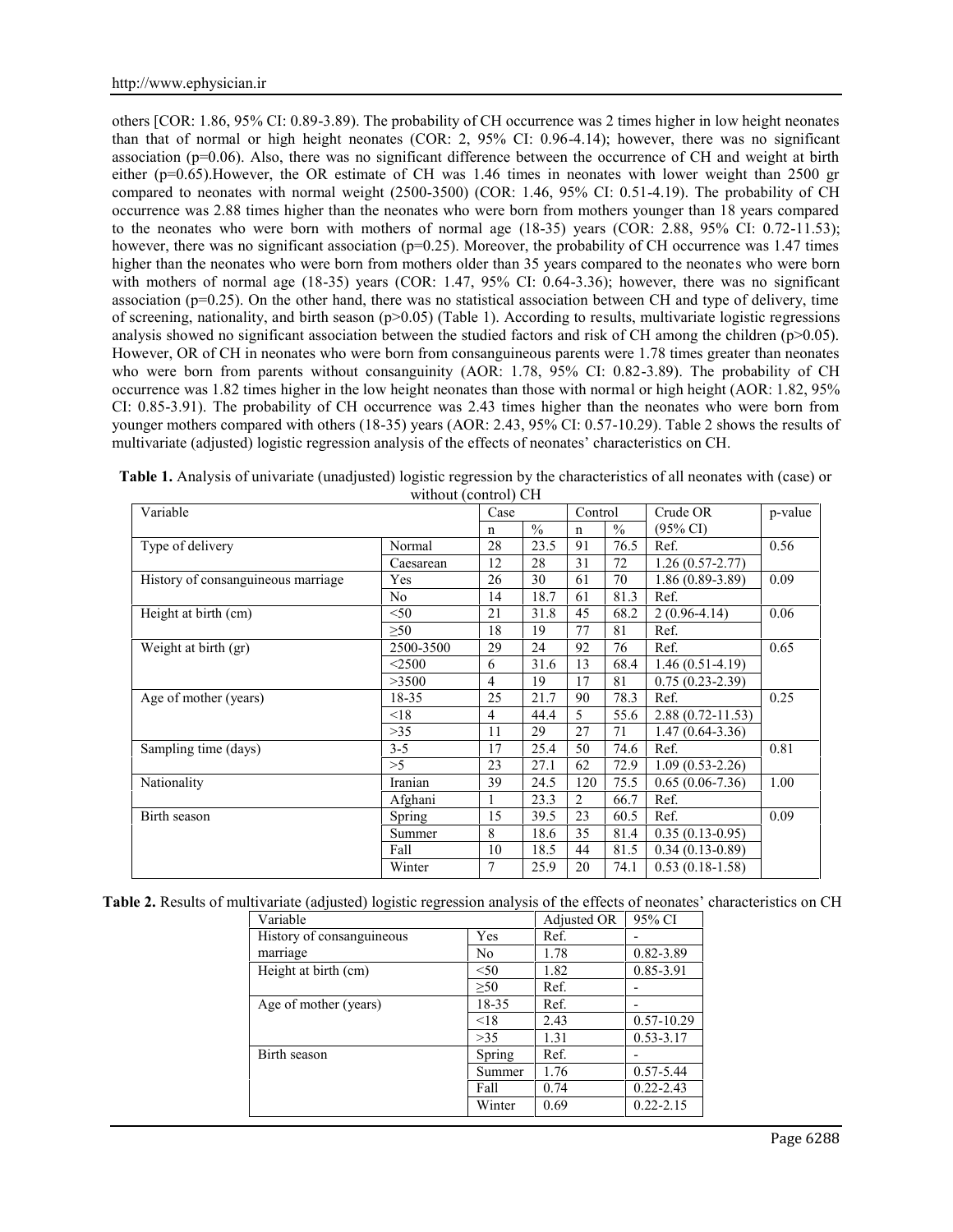## **4. Discussion**

Several studies have investigated different prognostic factors on CH (12, 13). Identification of risk factors for this condition can improve diagnosis or treatment plan of these neonates. The study results showed that boys were at higher risk of CH than girls. Anastasovska et al. concluded that the risk of CH was higher among boys (15). Many reports have indicated that CH is frequently found in girls (16, 17). Medda et al. conducted a case-control study in order to determine risk factors for CH, and reported higher prevalence of CH among females than males (16). Akha et al. reported that the female/male ratio of CH was approximately 1.0 (10). The difference may be due to the role of sex hormones in relation to this disease that probably provides proper background to incidence of the autoimmune disease, and to supply necessary antigens for the disease as well as to create apoptosis in follicle cells of the thyroid (18). Due to the matching individuals in this study, the relationship between gender and CH cannot be measured. However, boys were at higher risk of CH than girls. But it is still unknown, and these observations require more epidemiological studies. The present study showed no significant association between CH and type of delivery. In this study, among 40 patients with CH, 28% (12 cases) and 23.5% (28 cases) were delivered by NVD and cesarean, respectively. Esmailnasab et al. showed no relationship between type of delivery and CH (12), while Rezaeian et al. and Khalafi et al. reported an inverse relationship between type of delivery and CH. They indicated that neonates delivered by cesarean have higher risk of CH than neonates delivered by NVD (19, 20). Some researchers believe that cesarean can increase TSH levels (13). Although in the present study, there was no significant association between CH and history of parental consanguinity; however, neonates who were born of parents in a consanguineous marriage were at higher risk of CH compared to others. Previous literature shows that children of Asian families are at higher risk of CH than other ethnicities (21). It is unclear why the Asian population have a higher risk of CH; it is may be because of consanguineous marriages in this areas (22). The results in another study, also showed no significant relationship between parental consanguinity and CH (23). In contrast, many other studies such as the study conducted in Shadegan, Iran reported that relationships were found between CH and parental consanguinity (24). Hence, hypothyroidism is sporadic and in the occurrence of genetic mutations, genetic factors have little role in its development (24). Due to the lack of iodine deficiency in Iran (25) and the declaration of Iran as a country free of iodine deficiency, it can be concluded that genetic and familial factors have more prominent role than environmental factors such as iodine deficiency (12).

According to our findings, the neonates who were born from younger mothers were at higher risk of CH. Abedi et al. and Keshavarzian et al. reported that there was no relationship between age of mother and CH (11, 24). However, the results in another study showed a significant relationship between age of mother and CH (19). Harris et al. concluded that neonates who were born from mothers aged 40 years and older have a higher risk of CH than younger mothers (21). A maternal age under 35 years has been identified as a risk factor in some studies (8). The results of the present study indicated that the probability of CH in low-birth height infants is two-fold greater than normal or high height infants. In this regard, Dalili et al. reported that there was no relationship between height and weight at birth and CH (26). Eftekhari et al. and Abedi et al. reported an inverse relationship between height and weight at birth with CH (11, 27). Weight and height at birth in neonates are dependent on many factors, such as lack of access to accurate nutritional information, pre-pregnancy status and overlapping with other diseases (28).

Our findings showed that there was no association between birth season and CH; however, the neonates who were born in the summer were at higher risk of hypothyroidism compared to those who were born in spring. The results regarding seasonal relationships were consistent with previous literature such as that of Pearce et al. in northern England (29) Dalili et al. (13), Keshavarzian et al (24) and Hashemipour et al. (30) in Iran, while some studies have shown a seasonal variation in the incidence of CH such as Gu et al. (31) in Japan, Ordookhani et al. (32) and Rezaeian et al. (19) in Iran. Environmental conditions such as increasing airborne exposures or seasonal dietary changes that could provide a justification, may be reasons of this controversy. It is concluded that differences in climate, viral infections or chemical exposures are important in the differences. Hashemipour et al. found that maximum incidence of CH was found in July and August. (30). While Rezaeian et al. reported higher incidence of CH in winter (19). Our findings showed that CH had no association with time of sampling. However, Mohammadi et al. reported a significant correlation between time of sampling and CH (33). In most countries, low cooperation of people was indicated as screening weakness because screening should done in 72 hours after child birth (34). According to our findings, there was no correlation between nationality and CH. Regarding the study limitation, the number of participants with hypothyroidism was very low and access to patient records and incomplete information was another limitation of the study.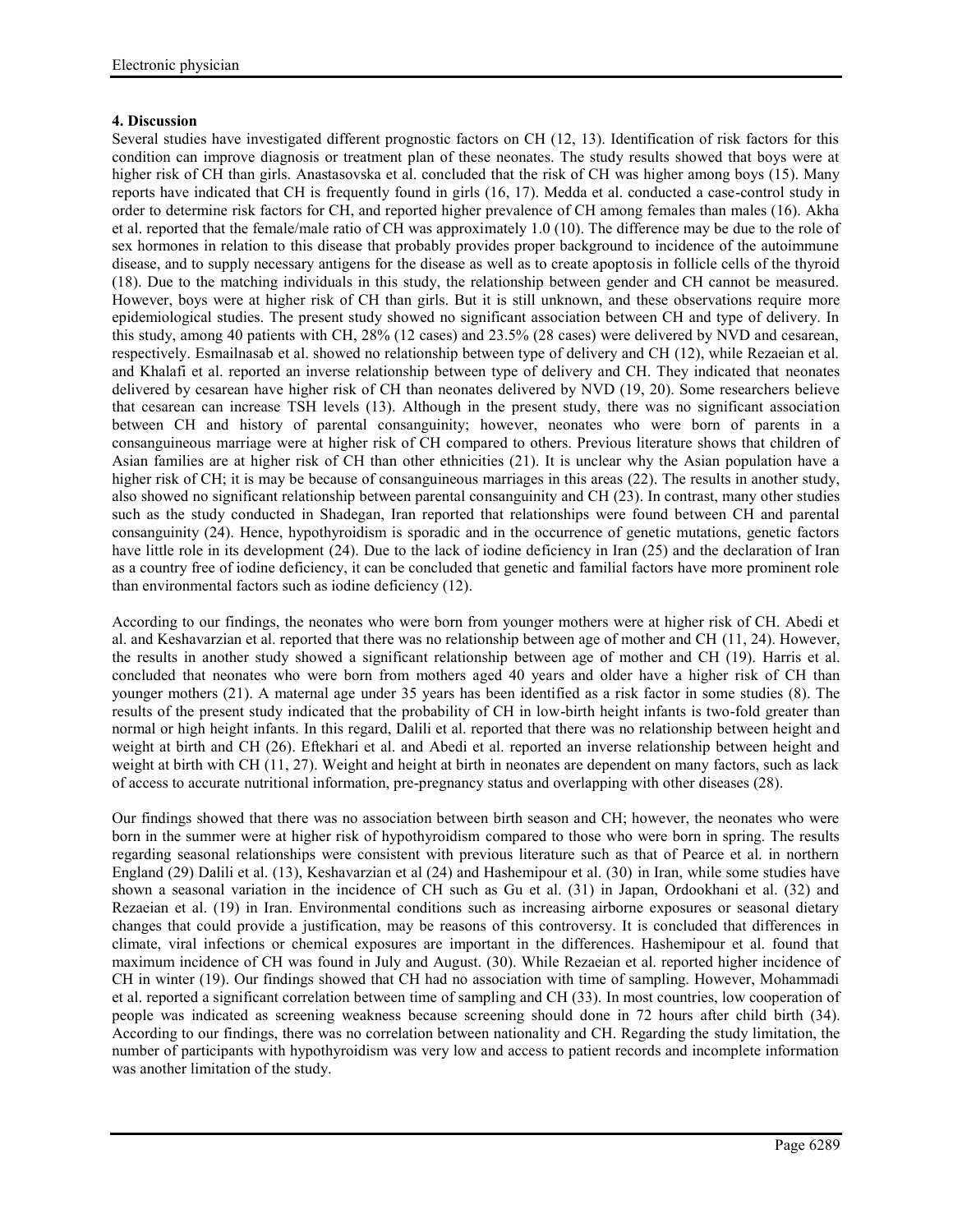### **5. Conclusions**

In general, although the studied variables did not have any statistical association with CH, they have an important role in the disease. It is recommended that thyroid screening programs should be followed seriously. Also, more comprehensive studies are needed to be carried out for recognizing related factors on the incidence of congenital hypothyroidism. Since consanguineous marriages are frequent in the province, and it may be a major contributory factor, future studies should be conducted on the genetic causes.

## **Acknowledgments:**

The authors would like to thank the health center mangers for their collaboration in the study. The present article was extracted from a research project grant no. 7927 which is supported by Zahedan University of Medical Sciences.

## **Conflict of Interest:**

There is no conflict of interest to be declared.

### **Authors' contributions:**

All authors contributed to this project and article equally. All authors read and approved the final manuscript.

### **References:**

- 1) Fan X, Chen S, Qian J, Sooranna S, Luo J, Li C, et al. Incidence and Interrelated Factors in Patients With Congenital Hypothyroidism as Detected by Newborn Screening in Guangxi, China. Glob Pediatr Health. 2015. doi: 10.1177/2333794X14567193. PMID: 27335934, PMCID: PMC4784601.
- 2) Ghaemi N, Bagheri S, Elmi S, Rezaee SM, Elmi S, Sayyar RE. Delayed Diagnosis of Hypothyroidism in Children: Report of 3 Cases. Iranian Red Crescent Medical Journal. 2015; 17(11): e20306. doi: 10.5812/ircmj.20306. PMID: 26734478, PMCID: PMC4698140.
- 3) Löf C, Patyra K, Kuulasmaa T, Vangipurapu J, Undeutsch H, Jaeschke H, et al. Detection of novel gene variants associated with congenital hypothyroidism in a Finnish patient cohort. Thyroid. 2016; 26(9): 1215- 24. doi: 10.1089/thy.2016.0016.
- 4) Singh A, Purani C, Mandal A, Mehariya KM, Das RR. Prevalence of Thyroid Disorders in Children at a Tertiary Care Hospital in Western India. Journal of clinical and diagnostic research: JCDR. 2016; 10(2): SC01-4. doi: 10.7860/JCDR/2016/16315.7189. PMID: 27042544, PMCID: PMC4800610.
- 5) Li M, Eastman CJ. Neonatal TSH screening: is it a sensitive and reliable tool for monitoring iodine status in populations? Best Practice & Research Clinical Endocrinology & Metabolism. 2010; 24(1): 63-75. doi: 10.1016/j.beem.2009.08.007. PMID: 20172471.
- 6) Saleh DS, Lawrence S, Geraghty MT, Gallego PH, McAssey K, Wherrett DK, et al. Prediction of congenital hypothyroidism based on initial screening thyroid-stimulating-hormone. BMC pediatrics. 2016; 16(1): 24. doi: 10.1186/s12887-016-0559-0.
- 7) Dorreh F, Yousefi P, Javaheri J, Eshrati B, Amiri Z. Evaluation of 6 years performance of screening program of congenital Hypothyroidism in Markazi Province (2012-2006). Arak Medical University Journal. 2013; 16(8): 39-45.
- 8) Namakin K, Sedighi E, Sharifzadeh G, Zardast M. Prevalence of congenital hypothyroidism In South Khorasan province (2006-2010). Journal of Birjand University of Medical Sciences. 2012; 19(2): 191-9.
- 9) Zeinalzadeh AH, Kousha A, Akhtari M, Talebi M. Screening for Congenital Hypothyroidism in East Azerbaijan province, IRAN. Journal of Kerman University of Medical Sciences. 2011; 18(4): 301-8.
- 10) Akha O, Shabani M, Kowsarian M, Ghafari V, Sajadi Saravi S. Prevalence of congenital hypothyroidism in Mazandaran Province, Iran, 2008. Journal of Mazandaran University of Medical Sciences. 2011; 21(84): 63-70.
- 11) Abedi M, Shahsavari S, Salehi R, Hedayati NS, Nasrollahi S, Sadeghi S, et al. The Study Of Prevalence And Risk Factors Of Hypothyroidism In Newborn Screening Program In Sanandaj City In 2009-2014. Zanko Journal of Medical Sciences. 2015; 15(47): 46-51.
- 12) Esmailnasab N, Moasses Ghaffari B, Afkhamzadeh A. Investigation of the risk factors for congenital hypothyroidism in the newborns in Kurdistan Province. Scientific Journal of Kurdistan University of Medical Sciences. 2012; 17(4).
- 13) Dalili S, Rezvany SM, Medghalchi A, Mohammadi H, Dalili H, Mirzanejad M, et al. Congenital hypothyroidism: a review of the risk factors. Acta Medica Iranica. 2012; 50(11): 735. PMID: 23292624.